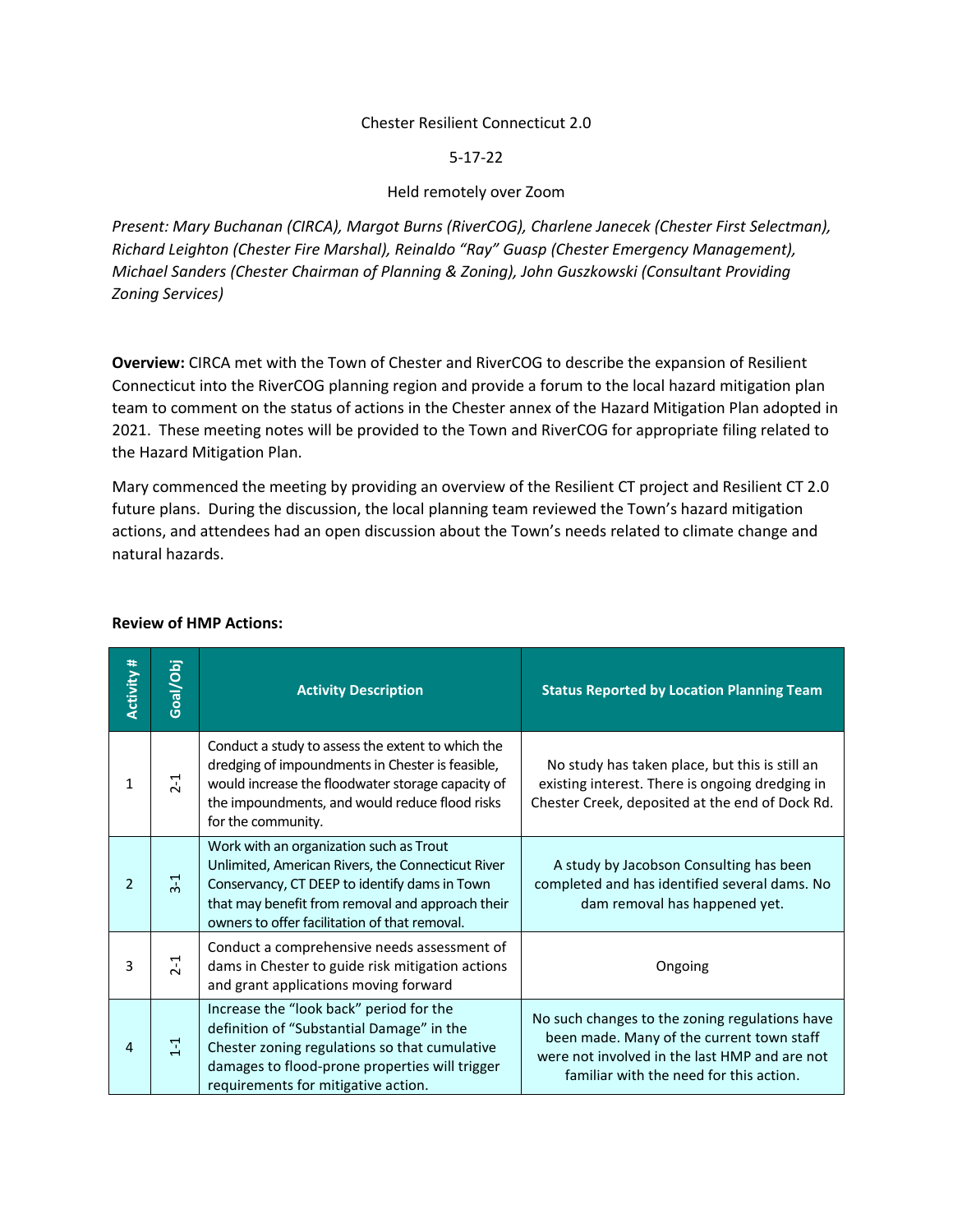| Activity # | Goal/Obj | <b>Activity Description</b>                                                                                                                                                                                                                                   | <b>Status Reported by Location Planning Team</b>                                                                                                                                                                                                                                                                                                                                                                                                                                                                                                                                                                                                                                                                          |
|------------|----------|---------------------------------------------------------------------------------------------------------------------------------------------------------------------------------------------------------------------------------------------------------------|---------------------------------------------------------------------------------------------------------------------------------------------------------------------------------------------------------------------------------------------------------------------------------------------------------------------------------------------------------------------------------------------------------------------------------------------------------------------------------------------------------------------------------------------------------------------------------------------------------------------------------------------------------------------------------------------------------------------------|
| 5          | $1 - 1$  | Institute a program to incentivize landlords to<br>invest in risk-reduction measures that will<br>benefit their commercial or residential tenants<br>(for example, permit fees for mitigation<br>measures could be waved).                                    | No progress. Many of the current town staff<br>were not involved in the last HMP and are not<br>familiar with the need for this action.                                                                                                                                                                                                                                                                                                                                                                                                                                                                                                                                                                                   |
| 6          | $1 - 1$  | Complete a Hazard Mitigation Assistance (HMA)<br>grant application to elevate Dock Road.                                                                                                                                                                      | This has not happened. There have been recent<br>concerns about Dock Rd and the temporary<br>bridge for accessing the end of Dock Rd, which<br>needs to be widened and replaced. This project<br>might be suitable for Resilient CT, as the marina<br>facility at the end of Dock Rd is affected. A<br>similar issue affects Castle View Extension<br>(private road, might have an informal HOA for<br>plowing); there are homes at the end of Castle<br>View Extension and consistent flooding during<br>weather events. Both Dock Rd and Castle View<br>Extension have limited egress.                                                                                                                                  |
| 7          | $2 - 1$  | Install an underground water tank in the Cedar<br>Lake area to provide firefighting water.                                                                                                                                                                    | This action was explored by Fire Department, it<br>was determined that this is not a feasible<br>project and so no tank has been installed.                                                                                                                                                                                                                                                                                                                                                                                                                                                                                                                                                                               |
| 8          | $2 - 1$  | Conduct a study to identify needs and<br>alternatives with regard to wildland firefighting<br>capabilities at the Inspiration lane commercial<br>and industrial park.                                                                                         | No progress.                                                                                                                                                                                                                                                                                                                                                                                                                                                                                                                                                                                                                                                                                                              |
| 9          | $1 - 1$  | Require all facilities housing large populations<br>of higher-risk individuals (such as nursing and<br>independent living institutions) to submit a<br>natural hazard response plan to the Town.<br>Assign a department to review and approve<br>these plans. | No progress but discussion is ongoing.<br>Masonicare (not in a flood zone and with<br>multiple points of egress) has its own plan and<br>has conducted its own evacuation during<br>previous storm events.                                                                                                                                                                                                                                                                                                                                                                                                                                                                                                                |
| 10         | $2 - 1$  | Complete restoration and stabilization of<br>Chester Creek at North Main and High Street                                                                                                                                                                      | A plan by Jacobson Consulting was developed,<br>with the goal of collaboration between the<br>town and the NRCS. Permits for this project are<br>required from the Army Corps of Engineers,<br>which is backlogged and has not approved the<br>plan. The existing plan expires Sept 1 <sup>st</sup> . The<br>town has been informed that the current plan is<br>unlikely to ever take place - the ACE approval is<br>the missing piece. To reapply, the project would<br>need to cover a larger area and involve more<br>flood mitigation actions in order to be<br>considered. This might be of interest for<br>Resilient CT 2.0 (although the main hurdle here<br>is not the plan development but the ACE<br>approval). |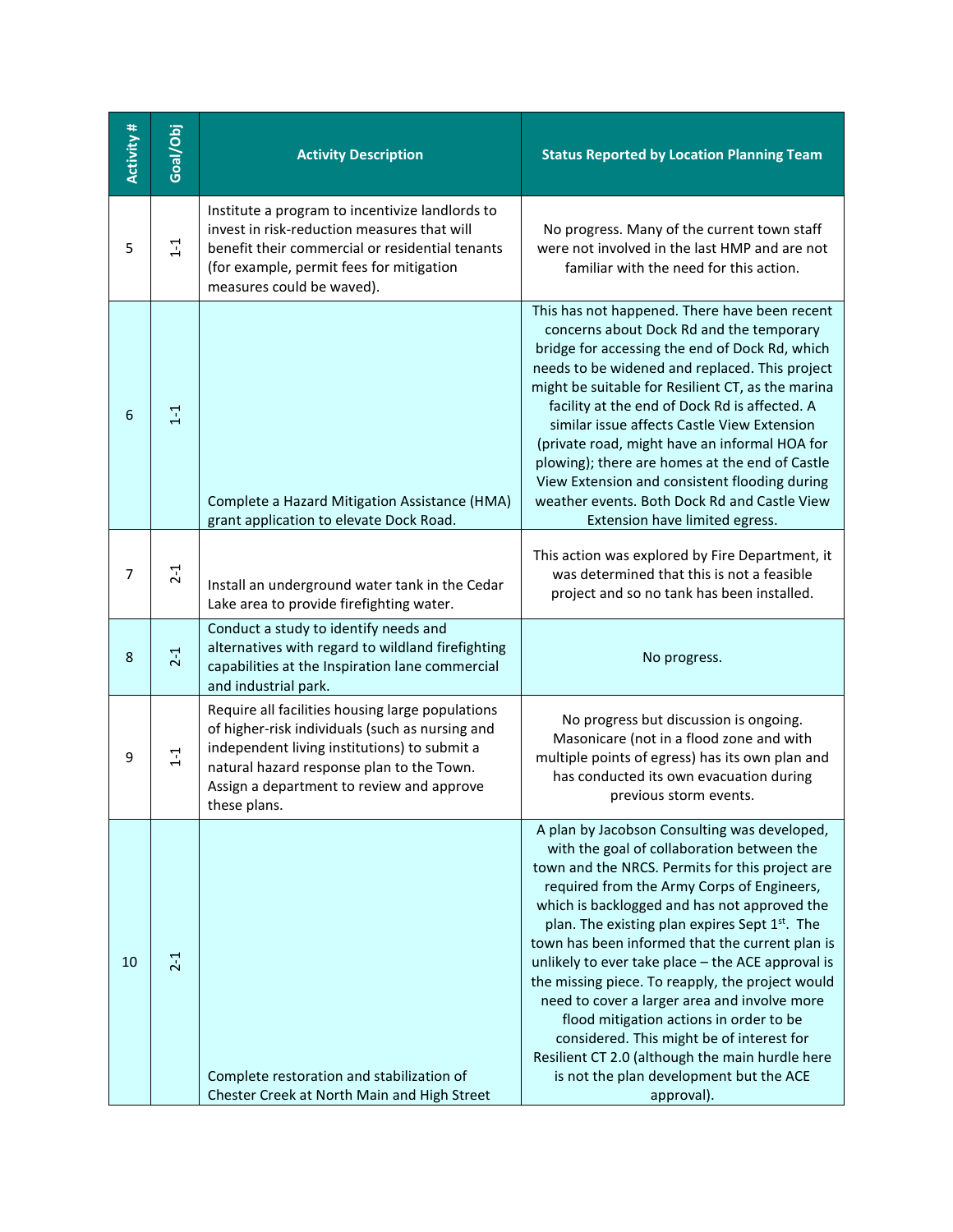| Activity # | Goal/Obj | <b>Activity Description</b>                                                                                                                                                                                                                                                                                                                                                                                                                                                                                                                                      | <b>Status Reported by Location Planning Team</b>                                                                                                                                                                                                                                                                                                     |
|------------|----------|------------------------------------------------------------------------------------------------------------------------------------------------------------------------------------------------------------------------------------------------------------------------------------------------------------------------------------------------------------------------------------------------------------------------------------------------------------------------------------------------------------------------------------------------------------------|------------------------------------------------------------------------------------------------------------------------------------------------------------------------------------------------------------------------------------------------------------------------------------------------------------------------------------------------------|
| 11         | $2 - 1$  | Conduct an alternatives analysis to identify<br>measures for restoring natural flows and<br>stabilizing banks of Chester Creek at Deep<br>Hollow and Liberty Road. Include CT DEEP,<br>USACE, and other stakeholders in the process as<br>appropriate.                                                                                                                                                                                                                                                                                                           | This is related to Action 10. The town would<br>have to undertake additional work in addition<br>to that specified in Action 10, which is an<br>ongoing discussion. It's possible that this could<br>be done without ACE approval, not confirmed.<br>This would involve diverting stream flow during<br>work and then restoring flow.                |
| 12         | $2-1$    | Develop a prioritized list of undersized culverts<br>to be replaced with larger structures to<br>facilitate passage of debris and rubble.                                                                                                                                                                                                                                                                                                                                                                                                                        | Unknown, needs follow-up.                                                                                                                                                                                                                                                                                                                            |
| 13         | $2 - 1$  | Replace priority undersized culverts with larger<br>structures to facilitate passage of debris and<br>rubble. At the time of development of this<br>hazard mitigation plan, the Town had identified<br>six culverts restricted by rocks and rubble.                                                                                                                                                                                                                                                                                                              | Culverts are replaced as-needed on an ongoing<br>basis.                                                                                                                                                                                                                                                                                              |
| 14         | $3-1$    | Work with local businesses and the Middlesex<br>County Chamber of Commerce to explore<br>options for reducing risks to businesses in<br>Chester. This may include assisting businesses<br>to develop business continuity plans.                                                                                                                                                                                                                                                                                                                                  | The town agrees that the question of business<br>resiliency would be appropriate to address at<br>the COG level.                                                                                                                                                                                                                                     |
| 15         | $3-1$    | Provide guidance to local businesses on hazard<br>and risk mitigation options accessible to them.                                                                                                                                                                                                                                                                                                                                                                                                                                                                | See previous note for Action 14.                                                                                                                                                                                                                                                                                                                     |
| 16         | $3 - 1$  | Conduct a direct outreach campaign to owners<br>of Repetitive Loss and Severe Repetitive Loss<br>properties informing them of mitigation options<br>including elevation, relocation, and acquisition.<br>Include information about funding and<br>technical assistance from municipal, state, and<br>federal sources.                                                                                                                                                                                                                                            | There are only 4-5 RL properties in Chester,<br>most located in the downtown area where the<br>lower levels of businesses are right on the edge<br>of stream. There has been no outreach<br>campaign. There is reportedly not much to be<br>done about the flood risk to these properties<br>given that the buildings form the bank of the<br>brook. |
| 17         | $3 - 1$  | Develop a written annual schedule for natural<br>hazard public education and outreach efforts<br>through the Town website, social media outlets,<br>mailers, in-person outlets, neighborhood<br>associations, and other media, to ensure<br>consistent and long-term public education<br>programs. Education should include information<br>on sheltering locations, private property owner<br>mitigation action options, techniques for<br>homeowner self-inspection, hazard insurance,<br>and geographic distributions of natural hazard<br>risk zones in Town. | There is no annual schedule, communications<br>are made on an as-needed basis. Prior to major<br>storm events, Everbridge notices are sent out<br>and social media is used. Prior to hurricane<br>season and the winter season, Emergency<br>Management will send out reminders regarding<br>generators, water supply, etc.                          |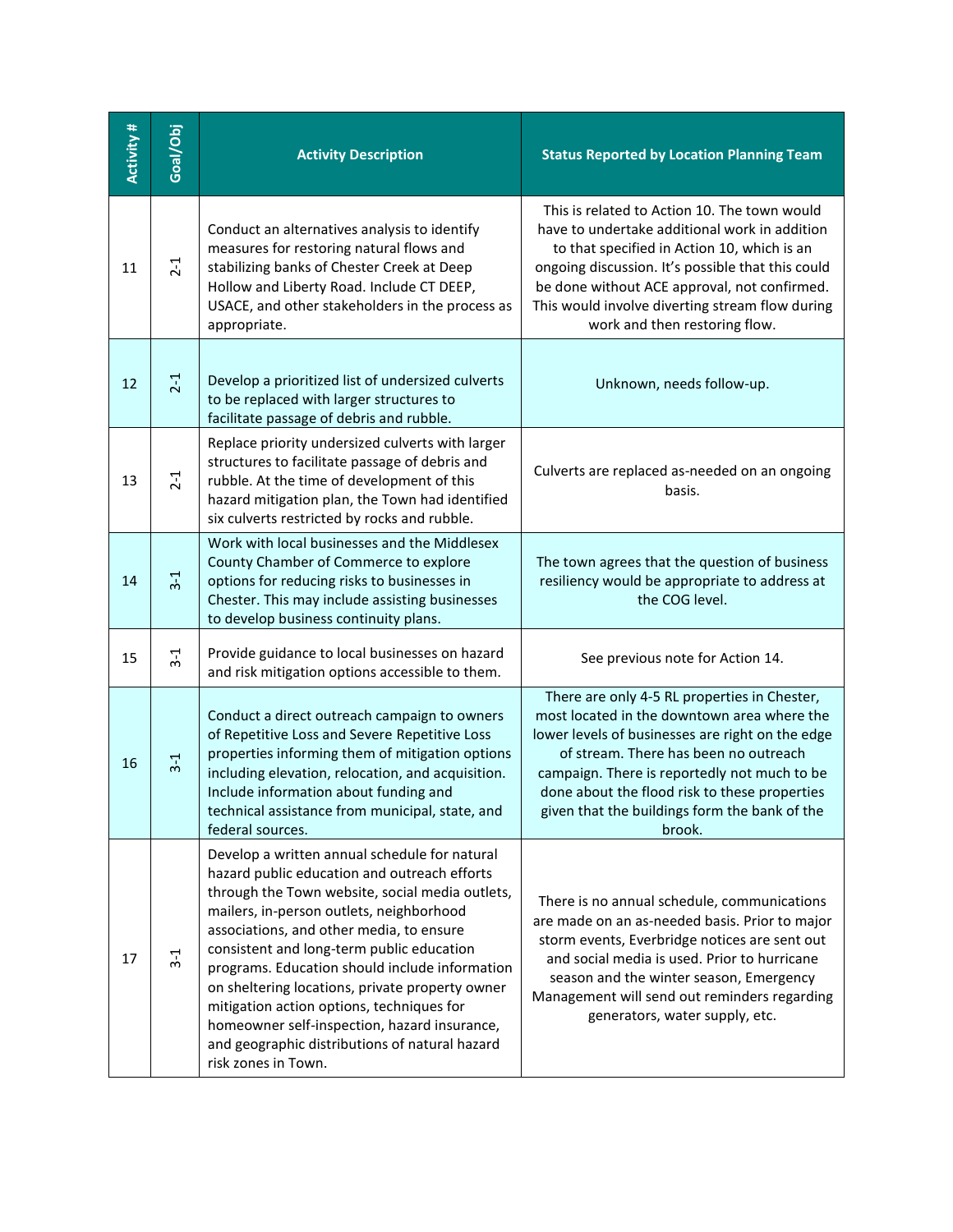| Activity # | Goal/Obj | <b>Activity Description</b>                                                                                                                                                                                                                                                              | <b>Status Reported by Location Planning Team</b>                                                                                                                                                                                                                                                                                                                |
|------------|----------|------------------------------------------------------------------------------------------------------------------------------------------------------------------------------------------------------------------------------------------------------------------------------------------|-----------------------------------------------------------------------------------------------------------------------------------------------------------------------------------------------------------------------------------------------------------------------------------------------------------------------------------------------------------------|
| 18         | $2 - 1$  | Upgrade or install generators at critical facilities<br>in need of emergency power, including future<br>municipal buildings.                                                                                                                                                             | Ongoing                                                                                                                                                                                                                                                                                                                                                         |
| 19         | $2-1$    | Install a generator for back-up power at the<br>Public Works Garage.                                                                                                                                                                                                                     | Ongoing                                                                                                                                                                                                                                                                                                                                                         |
| 20         | $3-1$    | Conduct a campaign to inform Chester<br>residents that are elderly, disabled, non-English<br>speakers, or have other functional needs, about<br>the Town's protocols for hazard alerts and<br>communication. Work with these populations<br>to identify needs and gaps in the protocols. | See notes for Action 17 about town<br>communication. The Fire Department and Social<br>Services have a good sense of where the elderly<br>and disabled residents are located. Unknown<br>whether the seasonal notifications are provided<br>for non-English speakers. There is an ongoing<br>concern that there may still be people slipping<br>through cracks. |
| 21         | $2 - 1$  | Paper Records Preservation - Convert all paper<br>records maintained by the municipality to<br>electronic format, consistent with State<br>recommendations, to ensure their survival.<br>Establish protocols for practice going forward                                                  | Ongoing. RiverCOG has a sign-up sheet for<br>consultant services.                                                                                                                                                                                                                                                                                               |
| 22         | $1 - 1$  | Drought Study and Water Conservation -<br>Conduct town-wide study of ground and surface<br>water capacity as it relates to planning for<br>droughts. Develop recommendations for future<br>land use to include recharge and site design to<br>encourage water conservation.              | No progress.                                                                                                                                                                                                                                                                                                                                                    |
| 23         | $1 - 1$  | Structural Reports - Continue to require<br>structural engineering reports for expansion or<br>alteration of buildings within the V-Zone.<br>Evaluate benefits of doing same in other flood<br>zones.                                                                                    | Ongoing                                                                                                                                                                                                                                                                                                                                                         |

# **Open Discussion on the Town's Needs:**

- Margot raised the issue of rt 148 flooding at Cedar Lake town park, particularly across the road into the parking lots.
- Chester was hit very hard by the 2018 storms. Prior to this the last major flood event was the back-to-back storms of '82 and '84. This was also the last time any major stabilization work was completed around Chester Creek (rip-rapping).
- The storms in 2021 involved more wind risk / power outages than flooding concerns. There was a concern that there could have been a dam failure, which was monitored closely; the dam did not fail.